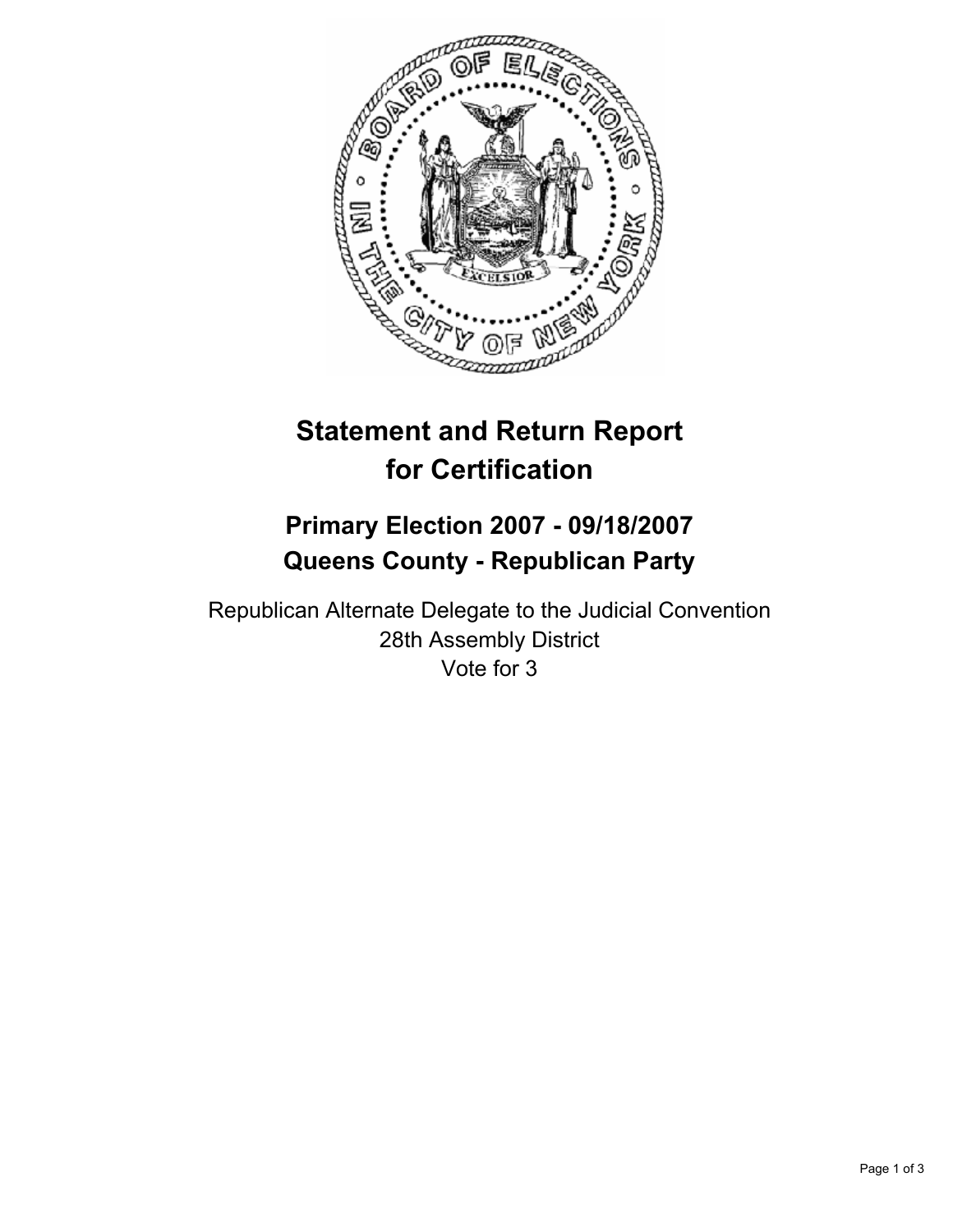

## **Assembly District 28**

| <b>EMERGENCY</b>         | 3     |
|--------------------------|-------|
| ABSENTEE/MILITARY        | 49    |
| AFFIDAVIT                | 2     |
| LYNDA A METZGER          | 301   |
| <b>MARY A LIEDER</b>     | 185   |
| <b>OLGA FINNERAN</b>     | 190   |
| <b>BART J HAGGERTY</b>   | 332   |
| <b>DENIS E METS</b>      | 224   |
| <b>VIRGINIA DONNELLY</b> | 348   |
| <b>Total Votes</b>       | 1,580 |